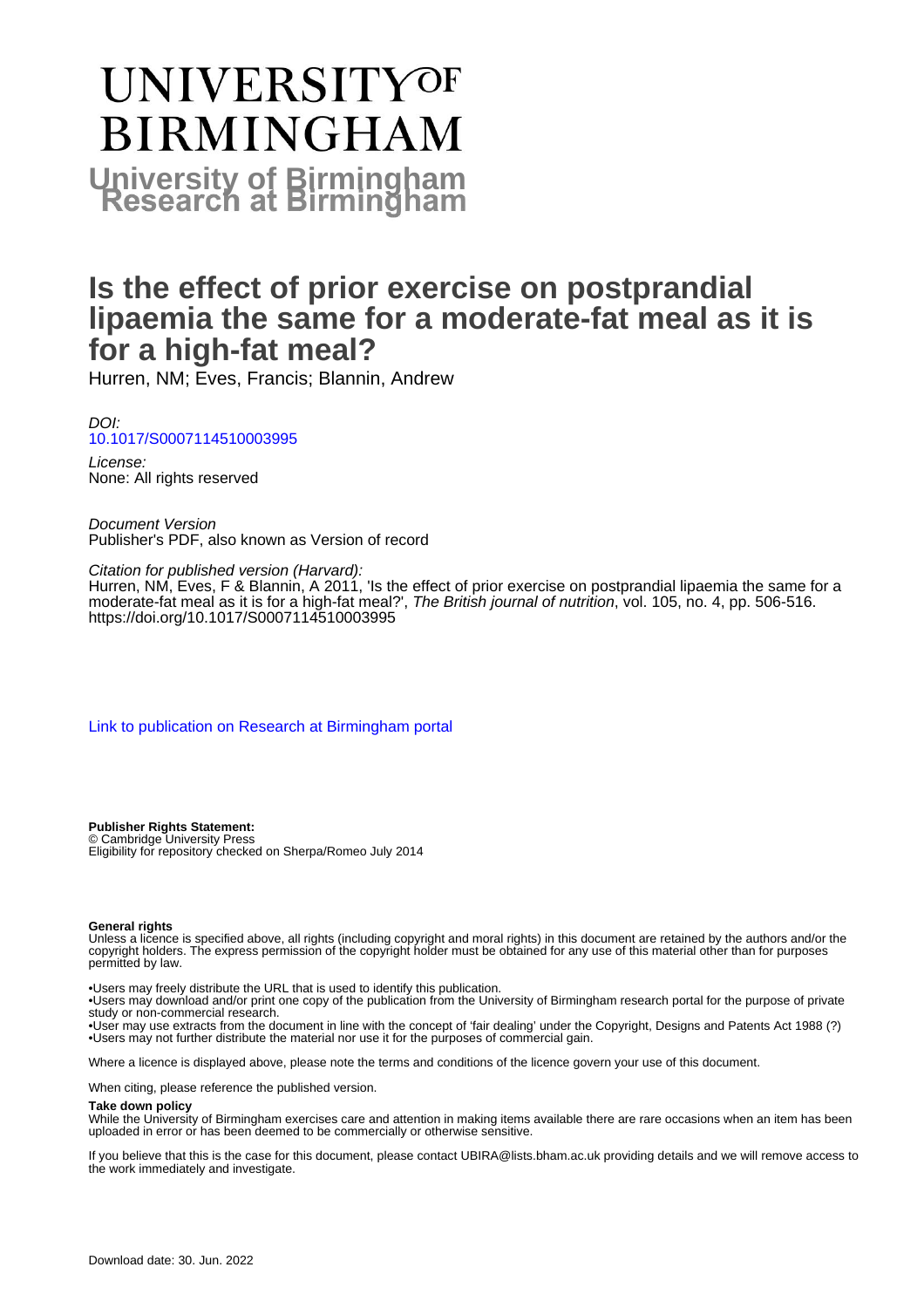### Is the effect of prior exercise on postprandial lipaemia the same for a moderate-fat meal as it is for a high-fat meal?

Nicholas M. Hurren, Frank F. Eves and Andrew K. Blannin\*

School of Sport and Exercise Sciences, University of Birmingham, Edgbaston, Birmingham B15 2TT, UK

(Received 22 April 2010 – Revised 29 July 2010 – Accepted 1 September 2010 – First published online 15 November 2010)

#### Abstract

Moderate-intensity exercise can lower the TAG response to a high-fat meal; however, the British diet is moderate in fat, and no study to date has compared the effect of such exercise on responses to high-fat and moderate-fat meals. The present work investigated the effect of brisk walking performed 13 h before intake of both high-fat and moderate-fat meals on postprandial plasma TAG concentrations. Eight inactive, overweight men completed four separate 2 d trials, i.e. rest (Con) or a 90-min treadmill walk (Ex) on the evening of day 1, followed by the ingestion of a moderate-fat (Mod) or high-fat (High) meal on the morning of day 2. High-fat meals contained 66% of total energy as fat, while the percentage was 35 % for moderate-fat meals; both the meals were, however, isoenergetic. On day 2, venous blood was sampled in the fasted state, 30 and 60 min after ingesting the test meal and then hourly until 6 h post-meal. Exercise reduced plasma TAG concentrations significantly  $(P<0.001)$ , with no exercise  $\times$  meal interaction  $(P=0.459)$ . Walking reduced the total TAG response to a high-fat meal by 29 % (relative to High Con); the same bout of exercise performed before ingesting a moderate-fat meal lowered total TAG by 26 % (compared with Mod Con). The ability of a single moderate-intensity aerobic exercise bout to lower postprandial TAG concentrations is just as great, in percentage terms, when the test meal ingested is of a moderate rather than a high fat content.

Key words: Acute exercise: Postprandial lipaemia: Plasma TAG: Carbohydrate

In healthy men, free from CVD, plasma TAG concentrations late in the postprandial period have been shown to correlate positively with intima–media thickness of the common carotid artery, a marker of early atherosclerosis<sup>(1)</sup>. When coupled with epidemiological data showing that individuals with elevated non-fasting TAG concentrations are at greater risk of cardiac events<sup> $(2,3)$ </sup>, there is evidence to suggest that an exaggerated TAG response to a fat meal is a risk factor for CHD. Performing aerobic exercise before ingesting a fat-containing meal has been shown on many occasions to lower the extent of the subsequent lipaemia<sup>(4)</sup>; however, the fat content of the test meal used may not be relevant in the context of meals consumed as part of the habitual diet.

WHO guidelines recommend that fat should contribute 15–30 % of an individual's daily energy intake, although it is acknowledged that highly active individuals consuming diets rich in fruit and vegetables will not necessarily risk unhealthy weight gain (and associated chronic disease risks) when fat represents  $35\%$  of energy intake<sup>(5)</sup>. A government-commissioned survey of British men, aged 19–64 years, found that dietary fat consistently accounted

for 35–36% of energy intake across age groups<sup> $(6)$ </sup>; however, almost all studies investigating the effects of exercise on postprandial lipaemia have used test meals that contain more than  $60\%$  of energy as  $fat^{(4)}$ . Therefore, it could be argued that the use of test meals containing far higher fat percentages than seen on average in the British diet has artificially magnified any differences between exercise and control trials in such studies. A small number of studies have investigated how postprandial lipaemia is affected when exercise is performed before ingesting a meal containing 35–45% of energy as  $fat^{(7-15)}$ ; unfortunately, these studies do not agree in their conclusions, and the differing protocols used make it difficult to explain why the results are not more uniform. Due to the discrepant nature of findings from studies using moderate-fat meals, it is possible that the beneficial effects of physical activity in reducing postprandial TAG concentrations have been overstated. While a cross-sectional study could compare the effect of exercise on the response to a moderate-fat meal in one group and a high-fat meal in another group, the question of whether exercise is as potent in lowering lipaemia when the fat content of the meal is reduced

\* Corresponding author: Dr Andrew Blannin, fax  $+44$  121  $414$  4121, email a.k.blannin@bham.ac.uk

Abbreviations: HF walk, walk before the ingestion of a high-fat meal; MF walk, walk before the ingestion of a moderate-fat meal.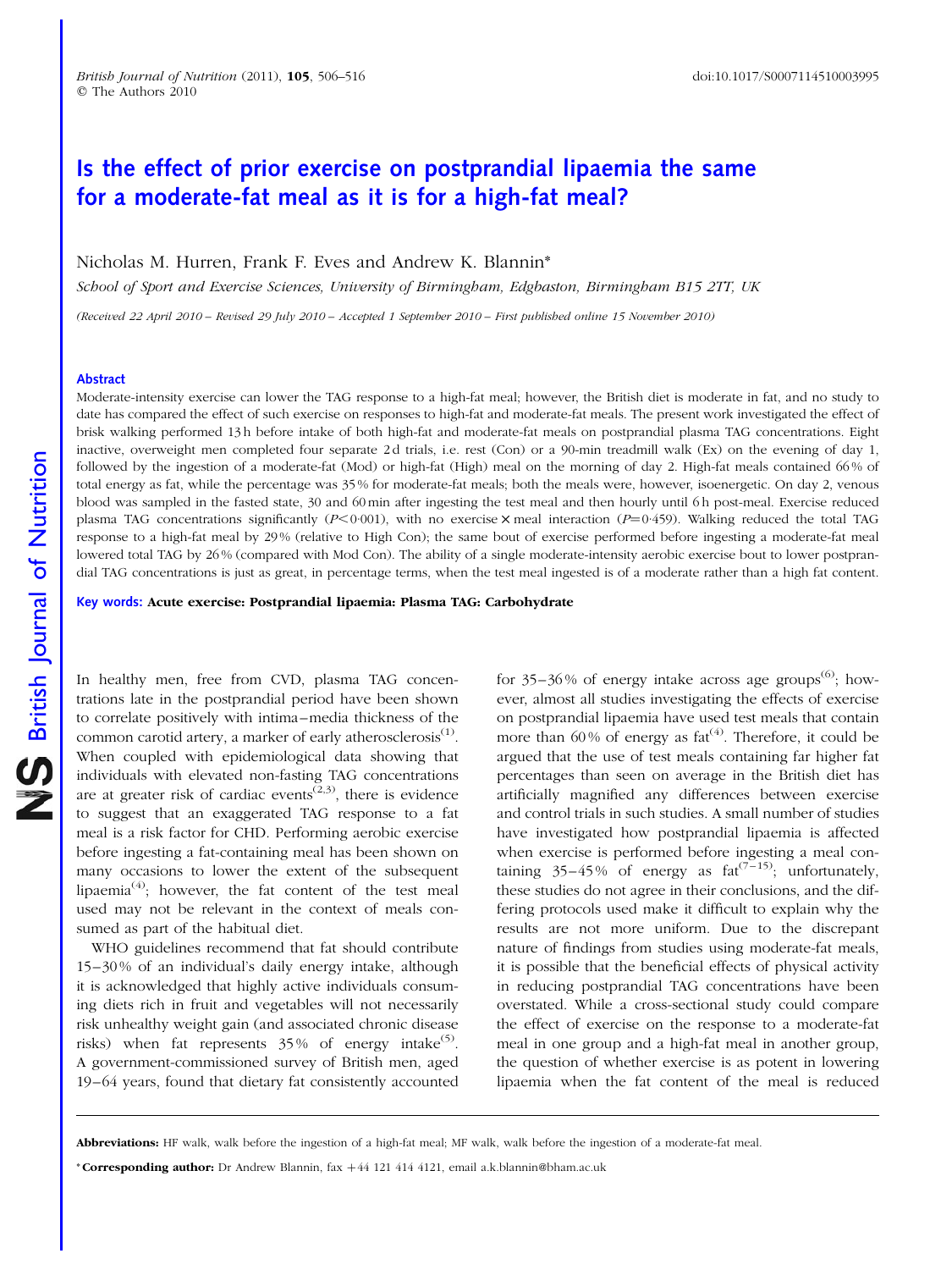cannot truly be answered unless the responses to both meals are considered in the same individuals. No such work has been published. The present study therefore investigated the effect of 90 min of prior treadmill walking on postprandial lipaemia after ingesting meals of both high and moderate fat content in the same participants. Elevated postprandial lipaemia has been shown to be more common among certain population sub-groups, with maleness $(16,17)$ , ageing<sup>(18)</sup>, inactivity<sup>(19,20)</sup> and obesity<sup>(21–23)</sup> being particular risks; therefore it is particularly relevant to recruit people with several of these risk factors as a population in which to investigate potential interventions. As a result, middle-aged, inactive, overweight men were recruited, due to their increased risk of developing CVD.

#### **Methods**

#### **Participants**

Eight non-smoking, inactive, overweight men (age 47·0  $(SD 9.1)$  years, height 179  $(SD 7)$  cm, body mass 92.7  $(\text{SD } 4.8) \text{ kg}$ , BMI 29.2  $(\text{SD } 2.3) \text{ kg/m}^2$ , body fat 32.9  $(\text{SD } 4.8)$  $6·1$ % and estimated maximal oxygen uptake (VO<sub>2max</sub>) 37·5 (SD 5·3) ml/kg per min) participated in the study. Inactivity was defined as participation in 1 h or less of structured physical activity per week, and overweight were classed as a BMI in excess of  $25 \text{ kg/m}^2$ . None of the men was known to have CVD or diabetes, and each potential participant's general practitioner was contacted to ensure that the study did not present a particular danger to the patient's health based on his medical history. Participation in the study was not permitted until written general practitioner approval was received. All men known to be taking medication affecting lipoprotein metabolism were excluded from participating in the study. The present study was conducted according to the guidelines laid down in the Declaration of Helsinki, and all procedures involving human participants were approved by the School of Sport and Exercise Sciences Local Ethics Sub-Committee, University of Birmingham. Written informed consent was obtained from all the participants.

#### Study design

Investigative trials followed a 2 d approach with an exercise session or rest during the evening of day 1 and an oral fat tolerance test on the morning of day 2. To compare the effect of walking  $v$ . control on the response to both the high-fat and moderate-fat meals, the participants completed four trials: a high-fat exercise trial, a high-fat control trial, a moderate-fat exercise trial and a moderate-fat control trial. Oral fat tolerance tests were separated by a minimum of 4 d. Trial order was counterbalanced to control for the effect of serial position in which the trial occurred, with each participant following a different test order. The participants were asked to keep a diary of all food and

drink consumed on the day before, and the day of, their first trial; this diet was then replicated before all subsequent trials. The participants agreed not to perform any physical activity beyond that required for activities of daily living during the 2d leading up to an oral fat tolerance test, and ingestion of alcohol and caffeine was prohibited for 24 h before each walk/evening rest.

#### Preliminary exercise testing

Before the main trials, all the participants performed a submaximal incremental treadmill test. The men were given 5 min to become familiarised with walking on the treadmill and were asked to select a speed which they felt confident of maintaining for 90 min, but which would represent a moderate effort for them. Once a speed was agreed between participant and experimenters (with heart rate generally in the range of 100–110 beats/min), the first 5-min walking stage began with the treadmill at 0 % gradient. Heart rate (Polar Vantage NV; Polar Electro Oy, Kempele, Finland) and expired gas measurements were made during the fifth minute of each 5-min stage, and the participants were asked to supply a rating of perceived exertion (RPE) from a Borg RPE Scale<sup> $(24)$ </sup> at the conclusion of each stage. The treadmill gradient was increased by 2–3 % at the end of each 5-min stage, with the test being terminated upon participants reaching 85 % of their individual predicted maximal heart rate. The equation used to predict maximal heart rate was  $208 - 0.7 \times \text{age}^{(25)}$ . Heart rate was subsequently plotted against oxygen uptake, and a prediction of individual maximal oxygen uptake  $(\rm VO_{2max})$  was made via extrapolation of a linear plot (trendline). Oxygen uptake  $v$ . treadmill gradient plots were then made, and the equation of the slope was used to determine the gradient required to elicit 60% of  $VO_{2max}$  for each man.

#### Main trials

Aerobic exercise trials. The participants arrived at the laboratory at 18.00 hours. They then walked for 90 min at the speed selected in the preliminary test and at a treadmill gradient calculated to evoke 60 % of individual predicted  $VO<sub>2max</sub>$ . To confirm the  $VO<sub>2</sub>$  at which the men were actually working, expired breath samples were collected during the last 2 min of each sixth of the walk, i.e. spaced at 15-min intervals. On occasion, subtle alterations to the treadmill gradient were made to ensure that oxygen uptake remained as close to 60% of VO<sub>2max</sub> as possible. Heart rate was monitored continuously throughout the trial, with values stored electronically, at 5-s intervals, for subsequent download.

Control trials. During control trials, all the participants remained seated or supine for a period equivalent in length to the exercise trials. The men were allowed to perform paperwork, watch television/DVDs, work on a computer or read a book, but no physical activity above that required to perform these actions was permitted.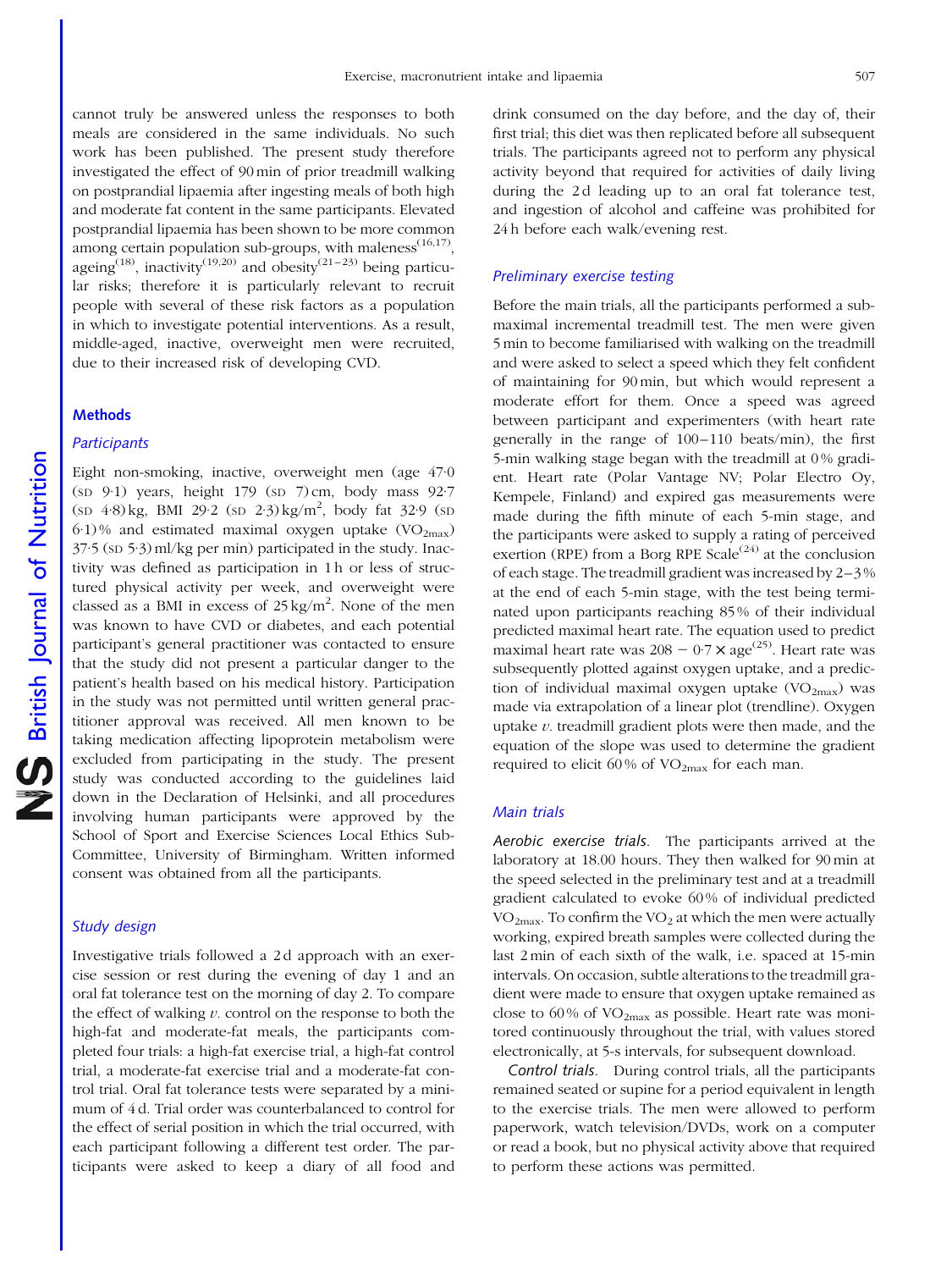#### Body fat estimation

All the participants had skinfold measurements taken during their final trial to estimate body fat percentage. Measurements were made at the bicep, tricep, subscapular and suprailiac sites by an International Society for the Advancement of Kinanthropometry-accredited kinanthropometrist; log values were then entered into age-specific four-site skinfold equations<sup> $(26)$ </sup> to calculate body density. Body density values were converted to body fat percentages using the equation of  $Siri^{(27)}$ .

#### Evening (post-intervention) meal

After exercising or resting in the laboratory (i.e. day 1), all the participants were provided with an evening meal of red pepper and mozzarella stacks, spaghetti bolognese and strawberry smoothie yoghurts. This meal contained 36 % of energy as fat, 46 % as carbohydrate and 18 % as protein, with the percentage of energy as fat guided by governmental guidelines for a balanced diet<sup> $(28)$ </sup>. The total energy content of the meal provided for the men was calculated based on each individual's habitual evening energy intake. During the week before their first trial, the participants were asked to keep a detailed food diary for three consecutive evenings; total energy counts for each evening were made using the nutrition information available on the packaging for the foods consumed and the nutrition software package 'Comp-eat' (Comp-eat version 5.0.1). A mean of the energy counts for the three evenings was taken, and this value represented the total quantity of energy provided to the participant. Evening meals were consumed within 1 h of finishing a treadmill walk/rest period, after which the men were asked to fast until the following morning. The mean energy provided by the meal was 4·41 (SD 0·50) MJ (1055 (SD 120) kcal).

#### Oral fat tolerance tests

The participants arrived at the laboratory at 08.00 hours after an overnight fast (i.e. day 2). A cannula was inserted into an antecubital or forearm vein, and a fasting blood sample (5 ml) was drawn. The participants were then taken to the research kitchen where they were presented with the test meal. The high-fat meal provided 1·2 g fat/ kg body mass, 1·2 g carbohydrate/kg body mass and 0·2 g protein/kg body mass (66 % fat, 29 % carbohydrate and 5 % protein as percentage of total energy) and consisted of a liquid component containing whole milk, double cream and sugar, along with a solid component of hazelnut cereal bars. The moderate-fat meal provided 0·64 g fat/kg body mass, 1·93 g carbohydrate/kg body mass and 0·74 g protein/kg body mass (35 % fat, 47 % carbohydrate and 18 % protein as percentage of total energy) and comprised a drink containing whole milk, double cream, sugar and skimmed milk powder, along with apricot cereal bars.

The meals were isoenergetic (both providing 68.6 kJ of energy per kg body mass) and were designed such that the mass of cereal bar given in the different meals would be the same. The meals provided 6.36 (SEM 0.12) MJ (1520 (SEM 28) kcal) of energy, with fat loads of 111 (SEM 2) and 59 (SEM 1) g for the high-fat and moderate-fat meals, respectively. The percentage of fat accounted for by saturates was 54·7 % for the high-fat meal and 54·8 % for the moderate-fat meal. As a greater volume of liquid was present in the moderate-fat meal (due to it being less energy-dense than the high-fat liquid), a small volume of water (calculated on an individual basis) was provided for the participants along with the high-fat meal to ensure that the total volume of liquid consumed in each test meal was equal.

Venous blood samples were drawn 0·5, 1, 2, 3, 4, 5 and 6 h after the ingestion of the test meal, with the first 2 ml of blood drawn at each time point being discarded as waste. The cannula was kept patent by flushing every 20 min with non-heparinised saline. The participants were given no further food and were permitted to drink only water during the postprandial period. Water was provided ad libitum during the first trial, with the volume being recorded and replicated in the remaining three trials.

#### Analytical procedures

Blood samples were dispensed into precooled  $K_3$ -EDTA vacutainers for recovery of plasma and into plain vacutainers for obtainment of serum. Blood contained within K3-EDTA tubes was centrifuged immediately, for 15 min, at  $4^{\circ}$ C and  $3500$  rpm. Plasma was then aspirated and divided into aliquots for immediate storage at  $-80^{\circ}$ C. Uncoated vacutainers were left on the bench top for 30 min to allow clotting to occur before centrifugation. Plasma was analysed by enzymatic colourimetric methods using a ninety-six-well plate reader (Multiskan MS; Labsystems, Helsinki, Finland) for TAG (Sigma-Aldrich, Poole, UK) and using a centrifugal analyser (Cobas Mira Plus, Roche, Switzerland) for NEFA (Wako, Neuss, Germany) and glucose (ABX Diagnostics, Montpellier, France). Serum was analysed for insulin by ELISA (IDS Limited, Frankfurt am Main, Germany). Owing to the nature of the TAG assay, plasma glycerol concentrations were also measured to allow for correction of TAG concentrations. The samples were stored at  $-80^{\circ}$ C until immediately before analysis, with all samples for each participant being analysed in the same run. Within-batch coefficients of variation were 2·2 % for TAG (after correction for plasma glycerol), 1·0 % for NEFA, 1·8 % for glucose and 5·2 % for insulin.

#### Calculations and statistics

The total energy expended during 90-min treadmill walks was calculated using indirect calorimetry, with the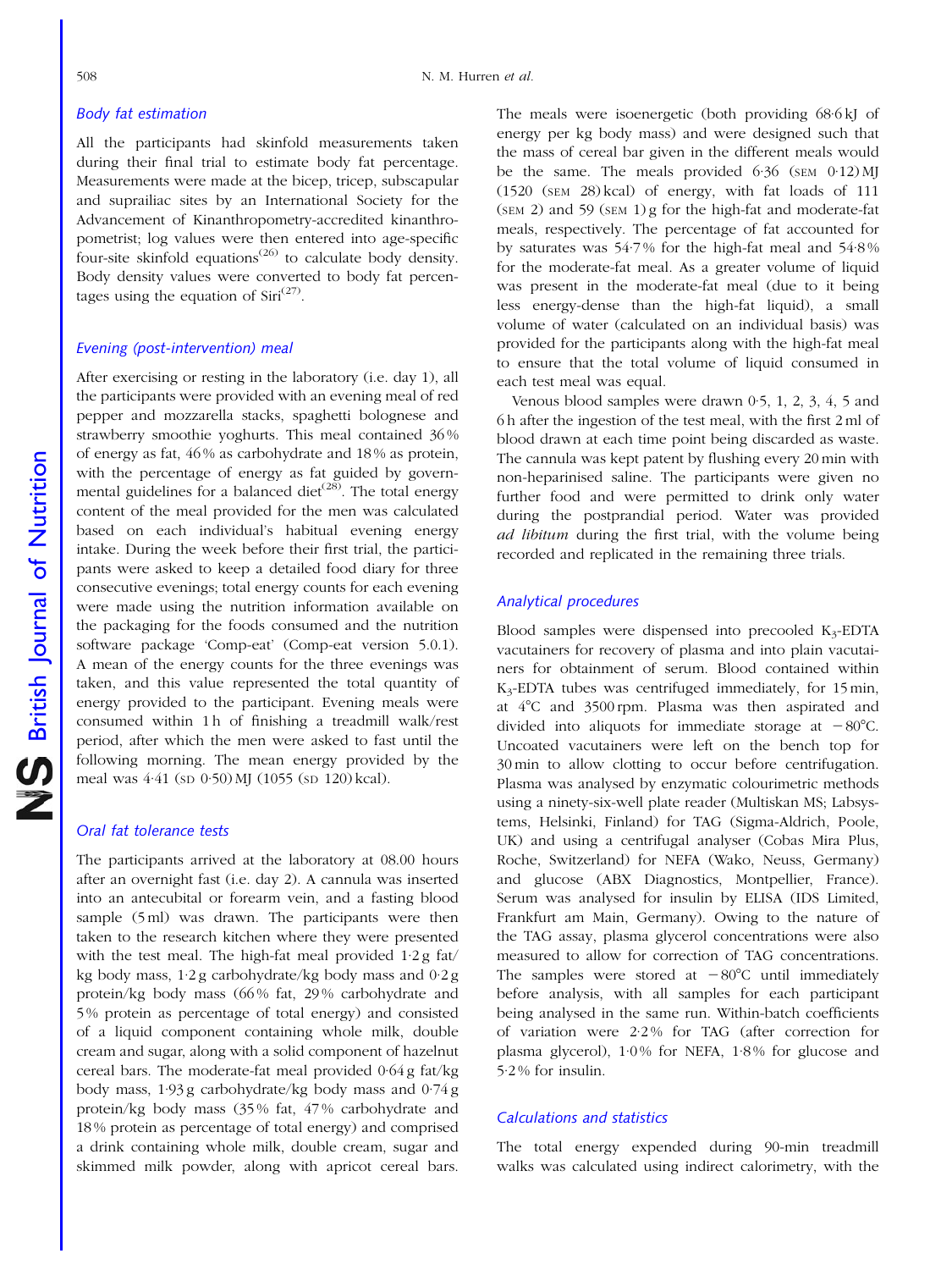(9·75 kcal) and 17 kJ (4·07 kcal) of energy, respectively, when exercising at a moderate intensity<sup>(29)</sup>, and assuming that no protein was oxidised during the exercise. Substrate oxidation rates during exercise were calculated using equations for moderate- to high-intensity exercise (50–75% of  $VO_{2max}$ <sup>(29)</sup>. Metabolite datasets were assessed for a normal distribution using the Shapiro–Wilk test; the datasets did not differ significantly from a normal distribution. Repeated-measures ANOVA was used to determine the effects of exercise (walk  $v$ . control), meal (high fat  $v$ . moderate fat) and time  $(0, 0.5, 1, 2, 3, 4, 5, 4)$  for all postprandial measures, as well as any interactions between the main effects. The first two orthogonal polynomial contrasts (linear and quadratic components) were computed simultaneously to further explain the differences between conditions across time. These analyses were performed using SYSTAT 11 for Windows. The majority of previous studies have used repeated-measures ANOVA followed by *post hoc* Tukey tests to assess the location of differences when the omnibus  $F$  test has been significant. However, this approach has substantial limitations for repeatedmeasures designs. First, post hoc Tukey tests require independence of the means that they compare, something that is never the case in a repeated-measures design. Furthermore, as opposed to the appropriate  $t$  tests with Bonferroni adjustment, Tukey's honestly significant difference test does not control the  $\alpha$  rate satisfactorily under conditions where sphericity is violated<sup>(30,31)</sup>. As violation of sphericity is the rule rather than the exception in repeated-measures designs<sup>(32)</sup>, Stevens<sup>(33)</sup> asserts that when  $\epsilon$  (sphericity) is less than 0.70 (where 1.00 reflects a spherical dataset; see also Maxwell<sup>(30)</sup>), Bonferroni adjustment, not the Tukey honestly significant difference test, should be used to conduct pairwise comparisons. Due to the multiple comparisons required to assess the differences between conditions across several time points, Bonferroni adjustment is not informative given the conservative nature of the procedure; in this situation, orthogonal polynomial contrasts provide an elegant solution. Orthogonal polynomials provide single degree of freedom comparisons of the waveform over time and hence do not violate the assumption of independence between means required for the use of post hoc Tukey tests. Linear components reflect the overall increases or decreases over time, whereas the quadratic components reflect any non-linear peak or trough that might occur within the time window. Logarithmic transformation of time was found to improve symmetry (a requirement of trend analysis via the use of orthogonal polynomial contrasts) for NEFA, glucose and insulin, but not for TAG; therefore, only the NEFA, glucose and insulin analyses were performed with time logged to the base e. To allow comparisons with previous work, areas under the curve representing the total and incremental lipaemic responses are also reported. The total area under the curve score

assumption that 1 g of fat and carbohydrate yield 40·8 kJ

was calculated as the 6h area under the plasma TAG concentration  $v$ . time curve, using the trapezoidal rule. The incremental area under the curve score was calculated as the area under the curve normalised to the 0h value; thus it is a true postprandial measure reflecting only the change in concentration after a meal. Two-way ANOVA (exercise  $\times$  meal) was conducted on the total area under the curve scores, incremental area under the curve scores, fasting values and peak values. Variables measured during exercise were compared using paired samples t tests. SPSS 16 for Mac was used for all such analyses. Relationships between the variables were examined using Pearson's product–moment correlation coefficient. Fasting concentrations of glucose and insulin were used to derive a validated surrogate measure of insulin resistance<sup>(34)</sup>. Specifically, fasting glucose and insulin concentrations were entered into a 'HOMA2 Calculator' downloaded from the Diabetes Trials Unit, University of Oxford web site<sup> $(35)$ </sup>. Statistical significance was accepted at the level of  $P<0.05$ . All the data are presented as means with their standard errors unless otherwise stated.

#### **Results**

#### Responses during brisk walking

During both the walk before a high-fat meal (HF walk), and the walk before a moderate-fat meal (MF walk), the participants walked at a speed of 5.7 (SEM 0.2) km/h up a gradient of 4·2 (SEM 0·5) %. Mean oxygen uptake was 21·7 (SEM 1·1) ml/kg per min (58·1 (SEM 1·1) % VO2max) during the HF walk and  $22.0$  (sem  $1.0$ ) ml/kg per min (58·8 (SEM  $0.7$ )% VO<sub>2max</sub>) during the MF walk. Gross energy expenditure was  $3.75$  (SEM 0.19) and  $3.80$ (SEM 0·18) MJ during the HF and MF walks, respectively. Mean heart rate was 127 (SEM 5) beats/min during the HF walk and 128 (SEM 3) beats/min during the MF walk. Ratings of perceived exertion from the Borg RPE Scale were 14·3 (SEM 0·4) (HF) and 13·7 (SEM 0·7) (MF) for the walks; the exercise was therefore perceived to lie between the descriptors 'somewhat hard' and 'hard'. No significant differences were found between the two walks for any of the responses recorded.

#### Plasma and serum concentrations in the fasted state

Fasting plasma concentrations of TAG, NEFA and glucose and serum concentrations of insulin are presented in [Table 1](#page-5-0). Plasma TAG concentrations were reduced by 28·1 and 22·1 %, compared with their respective controls, when walking was performed before the ingestion of a high-fat meal and a moderate-fat meal (effect of exercise,  $P=0.001$ ). Plasma NEFA concentrations, serum insulin concentrations and homeostasis model assessment scores were not found to be significantly different between the exercise and control conditions before the ingestion of either meal;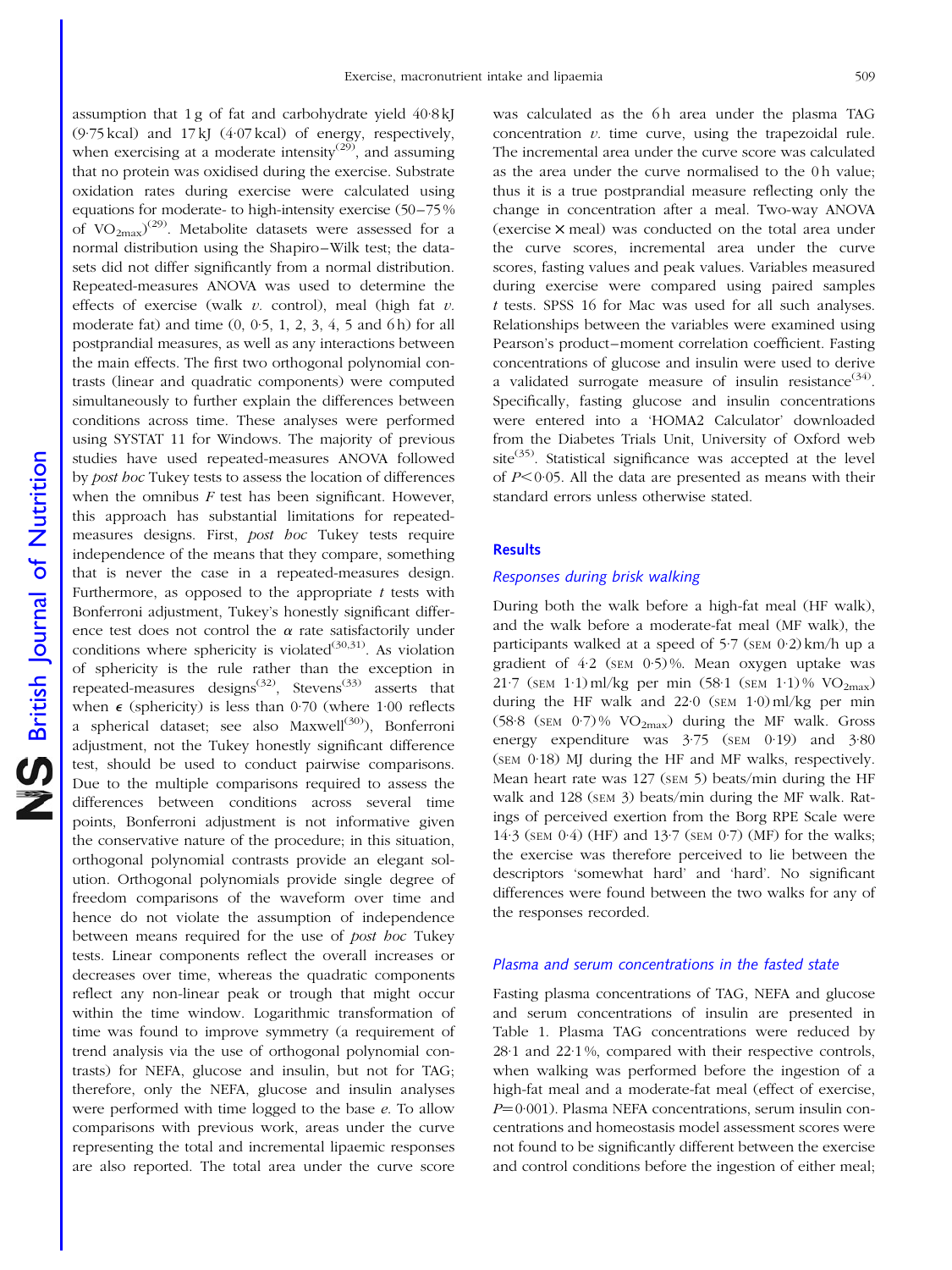<span id="page-5-0"></span>Table 1. Plasma and serum concentrations in the fasted state for both walking and control trials before the ingestion of either a high-fat meal or a moderate-fat meal

(Mean values with their standard errors;  $n$  8)

|                  | Con High |            | Con Mod |            | <b>Walk High</b> |            | Walk Mod  |            |
|------------------|----------|------------|---------|------------|------------------|------------|-----------|------------|
|                  | Mean     | <b>SEM</b> | Mean    | <b>SEM</b> | Mean             | <b>SEM</b> | Mean      | <b>SEM</b> |
| TAG (mmol/l)     | 1.21     | 0.23       | 1.14    | 0.20       | $0.87***$        | 0.23       | $0.89***$ | 0.15       |
| NEFA (mmol/l)    | 0.33     | 0.03       | 0.32    | 0.03       | 0.37             | 0.03       | 0.33      | 0.02       |
| Glucose (mmol/l) | 5.84     | 0.32       | 5.90    | 0.32       | $5.38***$        | 0.25       | $5.69***$ | 0.28       |
| Insulin (pmol/l) | 82.6     | 17.9       | 100.7*  | $19-4$     | 83.4             | 19.3       | $103.4*$  | $20-3$     |
| <b>HOMA</b>      | 1.56     | 0.35       | $1.94*$ | 0.38       | 1.59             | 0.36       | $1.94*$   | 0.38       |

Con High, high-fat control trial; Con Mod, moderate-fat control trial; Walk High, walk before a high-fat meal; Walk Mod, walk before a moderate-fat meal; HOMA, homeostasis model assessment.

 $*$  Mean values were significantly different from the high-fat meal trials (main effect of meal to be ingested;  $P < 0.05$ ).

\*\*\* Mean values were significantly different from the control trials (main effect of exercise;  $P \le 0.001$ ).

however, an effect of meal about to be ingested was found for insulin  $(P=0.048)$  and homeostasis model assessment  $(P=0.048)$ . Plasma glucose concentrations were significantly lower following exercise  $(P=0.001)$ .

#### Postprandial plasma and serum concentrations

Plasma TAG concentrations (Fig. 1) were lower after walking trials than after control trials  $(P<0.001)$ . No significant effect of meal was detected  $(P=0.295)$ , and there was no interaction between the exercise and meal conditions ( $P=0.459$ ). A main effect of time ( $P<0.001$ ) was evident, with TAG concentrations increasing during the postprandial period for all the trials, and significant exercise  $\times$  time  $(P<0.001)$  and meal  $\times$  time  $(P=0.037)$  interactions were found. For the exercise  $\times$  time interaction, 92% of the total variance was explained by a linear function  $(P=0.001)$ , with the slope of the increase in TAG over time being steeper for the control trials than for the walking trials. As the difference in TAG concentration between the exercise and control trials at the end of the postprandial period was greater than the difference before the ingestion

of the meals, it can be interpreted that TAG increased significantly more quickly in the control trials. For the meal  $\times$  time interaction, 81% of the total variance was explained by a quadratic function  $(P=0.009)$ . Fig. 2 shows the change in plasma TAG concentration from baseline across time, therefore allowing for clearer discernment of differences between the trials due to meal intake. The significant meal  $\times$  time interaction, largely explained by a quadratic function, suggests that TAG concentrations peaked earlier after ingesting a high-fat meal than after ingesting a moderate-fat meal. Specifically, mean TAG concentration can be observed to peak at 3 h in the high-fat walking trial and at 5h in the high-fat control trial, before falling, whereas TAG concentrations continued to rise until 6h in the moderate-fat meal trials. Peak TAG values were substantially reduced with exercise (30.0% lower for high-fat meal and 26·9 % lower for moderate-fat meal;  $P=0.001$  for effect of exercise), but meal fat concentration did not have an impact on the peak values observed (effect of meal;  $P = 0.245$ ).

Total and incremental lipaemic responses are shown in [Fig. 3.](#page-6-0) Total lipaemic responses to the high-fat and



Fig. 1. Mean  $(\pm$  sEM) plasma TAG concentrations in the fasted state and for 6h after the ingestion of a high-fat meal  $(0, \triangle)$  or a moderate-fat meal  $(\bullet, \blacktriangle)$  with either prior exercise  $(\triangle, \blacktriangle)$  or prior rest  $( \heartsuit, \blacktriangle)$ . , Ingestion of the test meals.



Fig. 2. Changes in mean ( $\pm$  SEM) plasma TAG concentrations in the 6 h after the ingestion of a high-fat meal  $( \circ, \triangle )$  or a moderate-fat meal  $( \bullet, \triangle )$  with either prior exercise ( $\triangle$ ,  $\blacktriangle$ ) or prior rest ( $\heartsuit$ ,  $\blacklozenge$ ).  $\blacksquare$ , Ingestion of the test meals.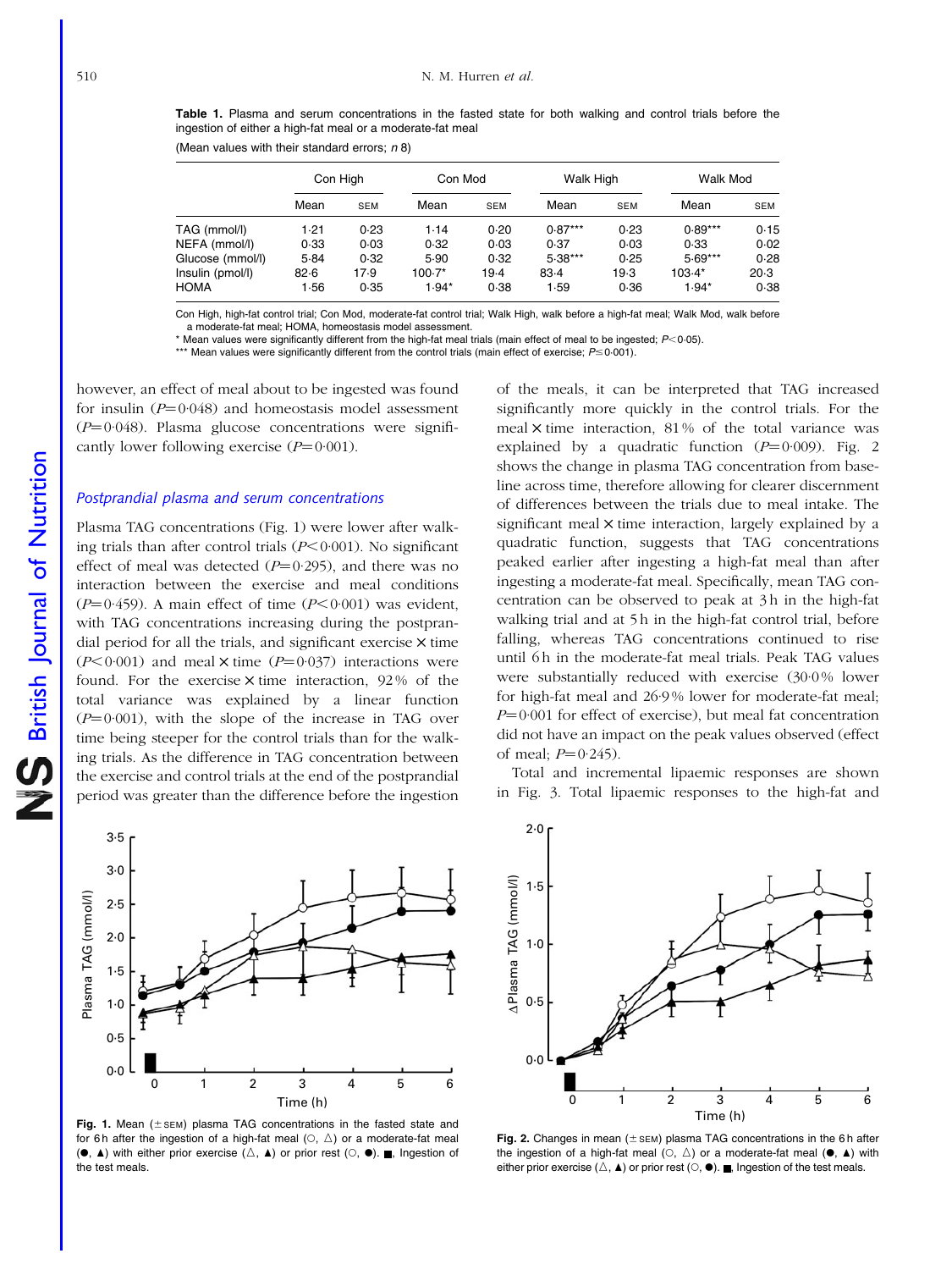<span id="page-6-0"></span>

Fig. 3. Area under the curve (AUC) scores showing the total and incremental lipaemic responses. High-fat meal responses are shown by the two bars on the left for each area, with moderate-fat meal responses represented by the bars on the right. Control trials are shown as **B**, whereas walking trials are shown as  $\Box$ . \*\*\* Main effect of exercise for total AUC, P<0.001. ††† Main effect of exercise for incremental AUC,  $P \leq 0.001$ .

moderate-fat meals were reduced with exercise by 28·5 and 26.0%, respectively  $(P<0.001)$ . Incremental lipaemic responses to both the meals were also suppressed with prior walking (suppression of 29·1 % for high-fat meal and 31.7% for moderate-fat meal;  $P=0.001$  for effect of exercise). Neither the total nor the incremental lipaemic responses were lower after the ingestion of moderate-fat meals than after the ingestion of high-fat meals  $(P=0.226$ and 0·075, respectively, for effect of meal). Fasting TAG concentrations in each of the four trials were positively correlated with TAG total area under the curve  $(r 0.957 -$ 0.990, all  $P < 0.001$ ), TAG incremental area under the curve ( $r$  0·745–0·924; all  $P < 0.05$ ) and peak TAG values  $(r 0.930 - 0.974, \text{ all } P \le 0.001$ .

Plasma NEFA concentrations (Fig. 4) tended to be higher after exercise, but not to a significant extent  $(P=0.078)$ . NEFA concentrations changed considerably with time



Fig. 4. Mean ( $\pm$  SEM) plasma NEFA concentrations in the fasted state and for 6 h after the ingestion of a high-fat meal  $(0, \triangle)$  or a moderate-fat meal  $(\bullet, \blacktriangle)$  with either prior exercise  $(\triangle, \blacktriangle)$  or prior rest  $( \heartsuit, \blacktriangle)$ . , Ingestion of the test meals.

 $(P<0.001)$  and were substantially higher after the ingestion of high-fat meals than after the ingestion of moderate-fat meals  $(P<0.001)$ . Additional to this, the shape of the NEFA curves was different between the meals (meal  $\times$  time interaction;  $P \leq 0.001$ ). All the conditions showed an initial reduction in concentration compared with the fasting values. However, NEFA concentrations reached a nadir after 1 h in the high-fat meal trials before rebounding to above baseline by 4h, whereas the concentrations continued to decline until 3h following the ingestion of moderate-fat meals and did not return to baseline within 6 h. The slope of the overall change in concentration was positive for the high-fat meal trials and negative for the moderate-fat meal trials such that 97 % of the variation of the meal  $\times$  time interaction was attributable to a linear component  $(P=0.001)$ .

Plasma glucose concentrations (Fig. 5) did change significantly during the postprandial period (effect of time;  $P=0.015$ ), but there were no significant main effects of exercise or meal, nor were there any significant interactions between main effects  $(P>0.05$  for all).

Postprandial serum insulin concentrations [\(Fig. 6](#page-7-0)) were lower with the walking trials than with the control trials  $(P=0.019)$  and were lower with high-fat meals than with moderate-fat meals  $(P=0.032)$ . In the early postprandial period, insulin concentrations rose sharply for all four conditions, but decreased steadily towards baseline by 6 h (effect of time;  $P=0.003$ ); a quadratic function accounted for 78 % of the variation in insulin concentration across time  $(P=0.004)$ . A significant exercise  $\times$  time interaction was present  $(P=0.023)$ , with a quadratic function explaining 32% of the variation ( $P=0.023$ ). Related to this, insulin concentrations were observed to peak earlier in the walking trials than in the control trials  $(1 v. 2 h)$ . Following the ingestion of high-fat meals, the insulin concentration curves showed much shallower arcs, with lower peak values than after the ingestion of moderate-fat meals.



Fig. 5. Mean ( $\pm$  SEM) plasma glucose concentrations in the fasted state and for 6 h after the ingestion of a high-fat meal  $(0, \triangle)$  or a moderate-fat meal  $(\bullet, \blacktriangle)$  with either prior exercise  $(\triangle, \blacktriangle)$  or prior rest  $( \heartsuit, \blacktriangle)$ . , Ingestion of the test meals.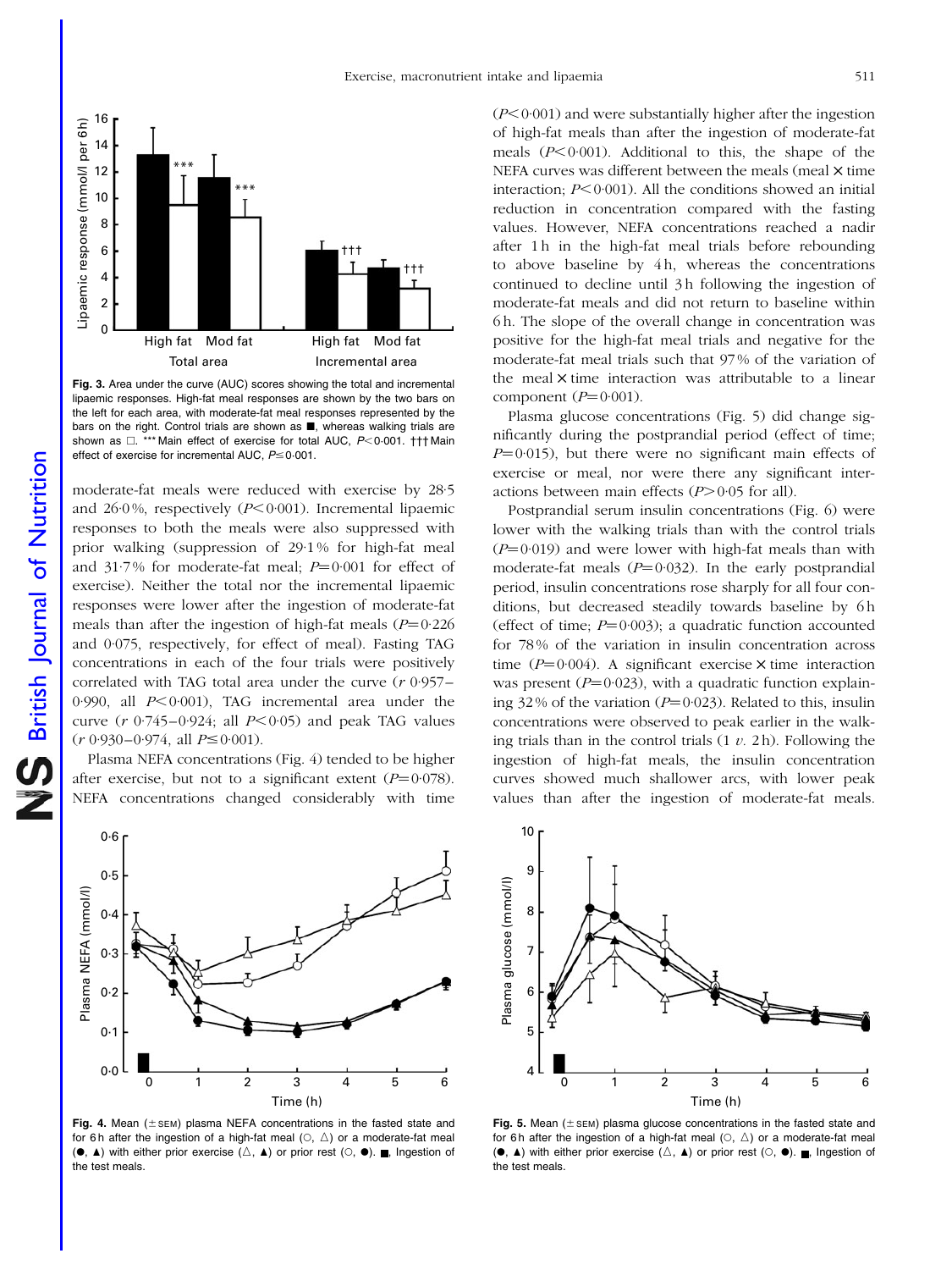<span id="page-7-0"></span>

Fig. 6. Mean ( $\pm$  SEM) serum insulin concentrations in the fasted state and for 6h after the ingestion of a high-fat meal  $( \circ, \triangle )$  or a moderate-fat meal  $(\bullet, \blacktriangle)$  with either prior exercise  $(\triangle, \blacktriangle)$  or prior rest  $(\heartsuit, \blacktriangle)$ . , Ingestion of the test meals.

This was reflected by a significant meal  $\times$  time interaction within the quadratic component of the curves  $(P=0.029)$ .

#### **Discussion**

The main finding of the present study was that a brisk 90-min treadmill walk reduced the postprandial lipaemia observed after the ingestion of meals of both high and moderate fat content to very similar extents in percentage terms, relative to a control trial for each meal. Secondly, we report that isoenergetic meals of high and moderate fat content exert distinct effects upon the plasma TAG concentration observed at different stages during the postprandial period, and that the differential time courses of postprandial lipaemia after ingesting these meals can be observed to diverge further when the added stimulus of prior exercise is present. Thirdly, within a group of eight middle-aged, overweight, inactive men, the total and incremental lipaemic responses to a moderate-fat meal are not significantly different from those to a high-fat meal, regardless of whether prior exercise is performed or not.

The present study was designed to conclusively answer the question of whether prior moderate-intensity exercise lowers the postprandial lipaemia brought on by a moderate-fat meal as effectively as the postprandial lipaemia observed after the ingestion of a high-fat meal. Our data support the idea that a single brisk walk, performed on the evening before ingesting a meal containing either a moderate or a high percentage of energy as fat, will attenuate fasting and postprandial TAG concentrations. The substantial and significant reduction in incremental lipaemic response after walking (with no exercise  $\times$  meal interaction) provides evidence that prior exercise exerts a true postprandial effect in limiting the increase in plasma TAG concentrations observed after the ingestion of both the moderate-fat and high-fat meals.

All the participants in the present study were overweight or obese as defined by BMI, with body fat percentages supporting the idea that extra mass was predominantly fat. Several studies using overweight/obese individuals have shown a decrease in postprandial lipaemia when prior exercise was performed 10–18 h before ingesting either a high-fat meal<sup>(22,36–41)</sup> or a moderate-fat meal<sup>(13,15)</sup>. Three other studies have reported no attenuation of postprandial lipaemia when overweight/obese individuals exercised 15–18 h before ingesting a high-fat meal<sup> $(42-44)$ </sup>; however, the fact that the participants were also type 2 diabetic in two of the three studies<sup> $(42,43)$ </sup> may partly account for such findings. The statistically significant reduction in postprandial lipaemia observed in the present study, in which the participants walked 13h before meal consumption, is therefore in agreement with the majority of the published literature.

Postprandial TAG concentrations increased over time during the walking trials in the present study, but the increase was not as large as in the control trials. The smaller increase after exercise could reflect an increased clearance rate of TAG from the plasma, a decrease in secretion of VLDL-TAG from the liver or even a reduced rate of appearance of chylomicron-TAG into the circulation. Based on our data, it is not possible to elucidate which mechanism was most important, although the 13 h delay between the end of the treadmill walk and the ingestion of the test meals would perhaps make it less likely for an attenuated rate of appearance of chylomicron-TAG to be a substantial factor. Indirect evidence suggests that the lowering of postprandial TAG concentrations after moderate exercise is most likely to result from a reduced secretion of VLDL-TAG into the plasma<sup> $(45)$ </sup>, although stable isotope studies conducted in the fasting state do not appear to offer support for this mechanism<sup> $(46,47)$ </sup>.

While postprandial lipaemia was not lower with moderate-fat meals than with high-fat meals, there were differences in the shape of the TAG curves with the two meals. Essentially, the high-fat response showed an increase, peak and decline within the 6h period of blood sampling, whereas the moderate-fat response displayed a near linear increase. As studies collecting samples for more than 6h, after exercise and control trials, have not shown peak TAG concentrations occurring after 6h for a high-fat meal<sup> $(22,37-39,43,48-50)$ </sup>, it appears sensible to conclude that TAG concentrations would continue to fall at time points beyond 6h of high-fat meal intake in the present study. For the moderate-fat meal trials, the rate of TAG increase appears to be reduced towards the end of the 6h postprandial period; however, as peak values were recorded at 6h, it cannot be said with certainty that TAG concentrations would not have continued to increase if further samples had been collected. That said, studies where blood samples were collected for 8 h after the ingestion of a single moderate-fat meal have shown peak TAG values at  $5-6 h^{(7,9)}$ . The TAG concentration in the late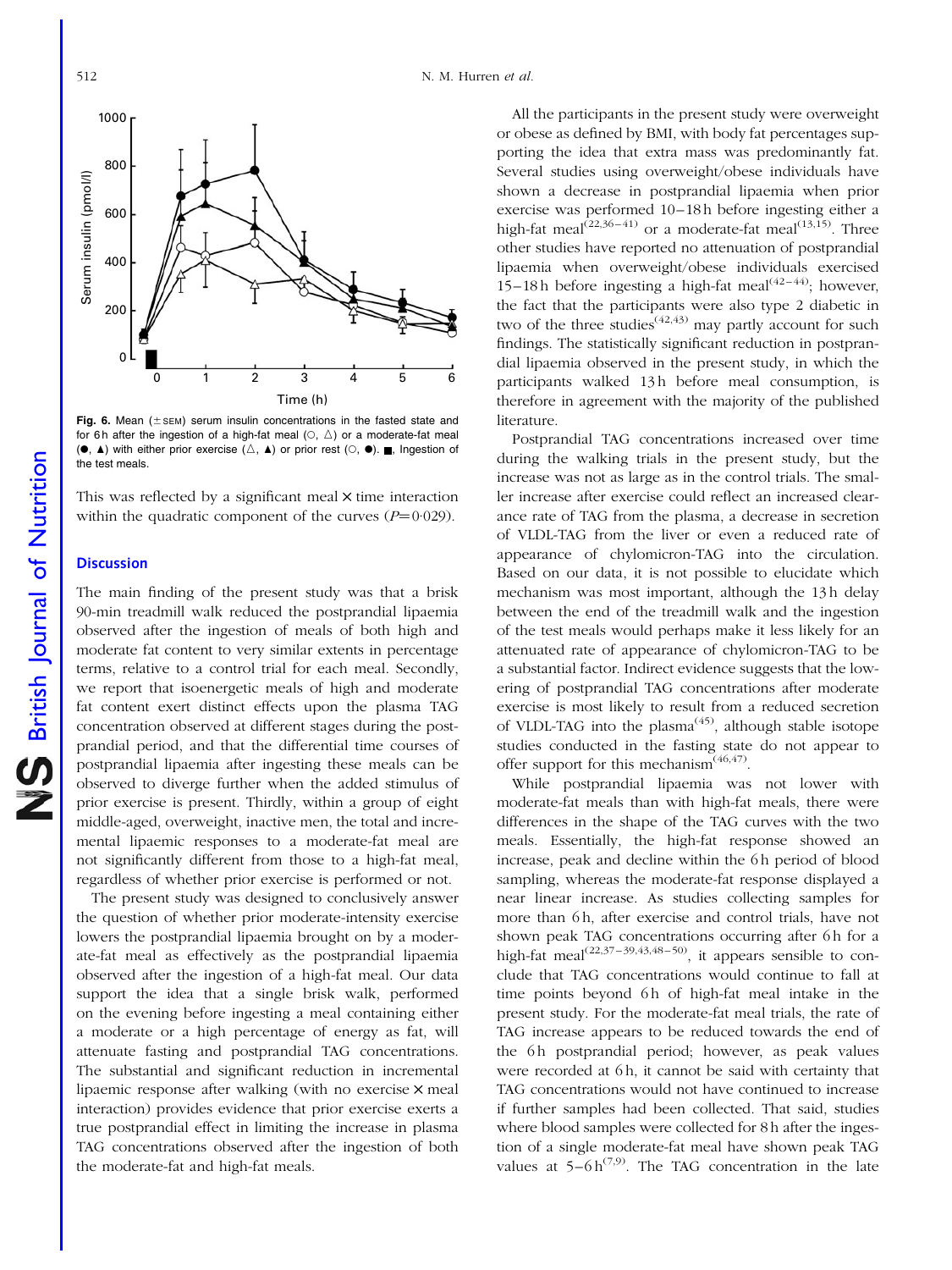postprandial period may be of pathophysiological importance due to its positive correlation with a surrogate measure of early atherosclerosis<sup>(1)</sup>. Therefore, the observation made within the present study of an elevated TAG concentration late in the postprandial period after ingesting a moderate-fat meal could have clinical relevance. Addition of carbohydrate to a fat load has previously been shown to slow gastric emptying and to produce a later peak in plasma TAG concentration<sup>(51,52)</sup>; our data illustrate that when two isoenergetic meals with different carbohydrate, fat and protein contents are consumed, peak TAG concentration is delayed after ingesting the meal with the higher carbohydrate content.

While the moderate-fat meal contained only 53 % of the fat-derived energy of the high-fat meal, it was found that without prior exercise, the rise in plasma TAG concentration (across the 6 h postprandial period, relative to baseline) after the ingestion of the moderate-fat meal was 77·5 % of the rise observed with the high-fat meal. When prior exercise was performed, a near identical situation was observed, with the increase in TAG after the ingestion of the moderate-fat meal being 74·6 % of the high-fat meal rise. Our finding that the incremental TAG response to the moderate-fat meals was proportionally greater than the response to the high-fat meals (relative to the dietary fat load given) is supported by data showing no difference in incremental TAG response to isoenergetic meals containing  $44.5$ ,  $65.2$  and  $73.9\%$  of energy as fat<sup> $(53)$ </sup>. Similarly, when the incremental TAG area under the curve was calculated after ingesting virtually isoenergetic meals with 91·2 and 55·6 % of energy as fat, TAG concentrations were significantly increased after the ingestion of both the meals, without a significant difference between the trials<sup>(54)</sup>. An earlier study, in type 2 diabetic patients, reported that the postprandial TAG response to a mixed meal containing 25 % of energy as fat was only marginally, and nonsignificantly, less than that to an isoenergetic meal containing  $45\%$  fat<sup>(55)</sup>. The protein content of the two meals given by Chen *et al.* was kept constant (15% of energy), therefore implicating the higher carbohydrate content of the lower-fat meal as a factor preventing an attenuated lipaemic response. Others have found positive correlations between the quantity of fat ingested and either the resulting postprandial lipaemia<sup>(56–58)</sup> or the peak TAG concentration<sup> $(59)$ </sup>; however, the meals provided in these studies were not isoenergetic and therefore the impact of the greater energy intake with the higher-fat meals cannot be discounted as an influencing factor in the more pronounced lipaemic response. If the energy content of two meals is kept balanced, the available evidence suggests that postprandial lipaemia will not be significantly different between the two meals, even if the fat content of one is higher.

The lack of kinetic data in the present study precludes thorough investigation of the mechanisms responsible for the increase in postprandial TAG concentration out of

proportion with the intake of dietary fat. However, potential mechanisms include increased esterification of NEFA to TAG by the liver after the ingestion of the moderate-fat meals due to the greater insulin response $^{(60)}$ ; reduced clearance of TAG into skeletal muscle after the ingestion of the moderate-fat meals due to insulin downregulating skeletal muscle lipoprotein lipase activity<sup>(61,62)</sup>; or increased de novo lipogenesis after the ingestion of the moderate-fat meals, with the newly synthesised fatty acids becoming incorporated into VLDL-TA $G^{(63)}$ . Further studies using the combination of stable isotope tracers and biopsies, or arterio-venous difference measurements, are required before more conclusive answers can be reached regarding the specific mechanism behind this observation.

The greater NEFA response in the high-fat meal trials agrees with previous data regarding the response to isoenergetic meals containing different quantities of carbohydrate and  $fat^{(53)}$ . Insulin is known to inhibit adipose tissue lipolysis<sup> $(64)$ </sup>, and as the insulin response in our study was greater for moderate-fat meals than for high-fat meals, this offers a plausible mechanism for the lower NEFA response after the moderate-fat meals. Additionally, infusing insulin along with a high-fat mixed meal has been shown to increase re-esterification of lipoprotein lipase-derived fatty acids in adipose tissue compared with ingesting the meal alone<sup> $(65)$ </sup>, therefore offering a second mechanism through which the moderate-fat meals could lower postprandial NEFA concentrations. Insulin can also slightly lower the activity of lipoprotein lipase within skeletal muscle<sup> $(61)$ </sup>, therefore reducing hydrolysis of circulating TAG. Reduced breakdown of TAG passing through skeletal muscle capillaries could theoretically reduce spillover of exogenous fatty acids. This may not occur in practice, however, as trapping of fatty acids released when TAG is cleaved by lipoprotein lipase within skeletal muscle has been reported as close to 100% in the 6h period after mixed meal ingestion<sup> $(66)$ </sup>. The fat load of this meal was lower than either of the meals provided in the present study; therefore, it is not clear whether fatty acid spillover from skeletal muscle would be increased if a greater fat load were present. Due to the lack of kinetic data in our study, we are unable to estimate the contribution of these three mechanisms to the lowered plasma NEFA response after moderate-fat meal intake.

Fasting glucose concentrations were significantly reduced for the walking trials, but this did not translate into an improvement in insulin sensitivity as calculated using the updated homeostasis model assessment $(34)$ . Fasting insulin concentrations and homeostasis model assessment scores were significantly higher for the trials where a moderate-fat meal was about to be ingested; however, as no test meal had been ingested at this point, the reason for this difference is unclear. There does not appear to be a cephalic insulin response brought on when anticipating food intake $(67)$  and the magnitude of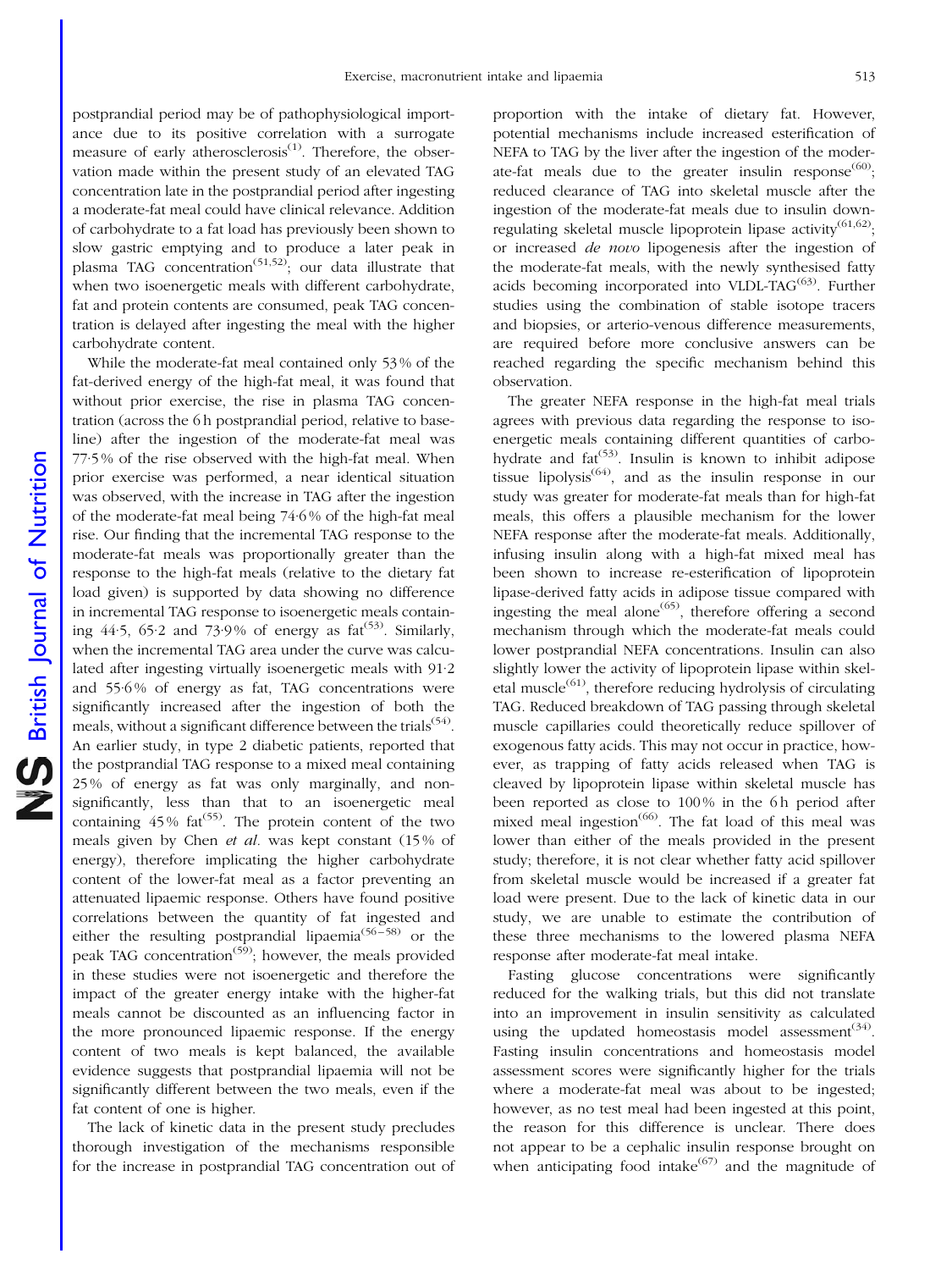the insulin response immediately after eating (before glucose has entered the blood) is similar for carbohydrateand fat-rich meals<sup>(68)</sup>, therefore we consider the pulsatility of insulin in the fasted state the most likely explanation. Insulin is released in short-term high-frequency pulses, occurring every  $6-15$  min<sup> $(69-72)$ </sup>. As only a single blood sample was taken in the fasted state for each participant during each trial, it is possible that the fasting serum insulin concentration could be at the top of a peak before a moderate-fat meal (following a recent pulse of insulin), but at the bottom of a trough before high-fat meal intake. Drawing three fasting blood samples (spaced 5 min apart) in which to measure insulin concentration may have prevented what we believe is a chance finding.

Postprandial glucose concentrations were not different between the walking and control trials, but as postprandial insulin concentrations were significantly lower for the walking trials (for both meals), it is quite possible that postprandial insulin sensitivity was favourably altered in the exercise trials. However, we found no relationship between any measures of insulin and TAG (all correlations,  $P>0.05$ ), and retrospective analysis of datasets from several studies found that the exercise-induced changes in TAG and insulin (in both the fasted and postprandial states) were not related $(73)$ .

The energy content of the high-fat meal in our study was guided by prior publications in the field, with energy from each macronutrient provided per kg of body mass. However, as the participants in the present study were heavier than in most previous work, the energy provided by the meals was also greater. Indeed, the meals provided approximately 61 % of the recommended daily energy intake for an average man. We acknowledge that the energy content of the meals in the present study was high and this should be considered when drawing comparisons with other work; however, it should also be noted that, regardless of the high energy counts, none of the men failed to finish the meals. While we believe the percentage of energy from fat used in the lower-fat meal in the present study (35 %) is justifiably moderate, the actual quantity of fat present in this meal was higher than that in previous studies using moderate-fat meals, due to the greater overall energy content. The current findings may not represent the response for women, owing to the fact that only men participated in the present study; therefore further research using female participants is necessary. As the majority of the previous literature has shown reductions in postprandial lipaemia after exercise using young individuals, it is likely that young men would respond in the same way as the middle-aged men in the present study; however, additional investigations are required before it can be said with certainty that our findings would be replicated in both young and elderly men. The available evidence suggests that lean and obese individuals derive the same lipaemic benefit (in percentage terms) from exercising before ingesting a high-fat meal<sup>(22)</sup>,

but a comparative study would need to be performed before it could be said conclusively that lean individuals would show the same response to a moderate-fat meal as observed with the participants in the present study.

In conclusion, a 90-min brisk walk reduced the postprandial lipaemia associated with meals of both high and moderate fat content. The percentage reduction in postprandial lipaemia with walking was very similar for the two different meals when compared with control trials. TAG concentrations were not significantly lower after a moderate-fat meal was ingested instead of a high-fat meal. The time course of changes in plasma TAG was, however, different between the meals, with high-fat meals tending to prompt an earlier TAG peak. These findings suggest that when a meal contains a substantial quantity of other macronutrients (particularly carbohydrate), it does not require a substantial dietary fat load to elevate plasma TAG concentrations in a group of middle-aged, overweight, inactive men. Furthermore, exercising before ingesting a meal may be a more promising intervention to offset postprandial lipaemia than reducing the fat content of the diet.

#### Acknowledgements

We thank Dr Oliver Witard for taking skinfold measurements during the study and the participants for giving up their time to allow the research to take place. N. M. H. and A. K. B. co-designed the study, recruited the participants, collected the data and analysed the biochemical samples. N. M. H. performed the statistical analysis and drafted the manuscript. F. F. E. was involved in statistical analysis of the data, interpretation of such analysis and writing of the manuscript. A. K. B. was involved in editing and writing the manuscript and was responsible for overall supervision of the study. No external funding towards this research was received by any of the authors; all the costs were met by the academic research budget of the corresponding author (A. K. B.). The authors declare that they have no conflict of interest regarding any aspect of this research.

#### **References**

- 1. Karpe F, de Faire U, Mercuri M, et al. (1998) Magnitude of alimentary lipemia is related to intima–media thickness of the common carotid artery in middle-aged men. Atherosclerosis 141, 307–314.
- 2. Nordestgaard BG, Benn M, Schnohr P, et al. (2007) Nonfasting triglycerides and risk of myocardial infarction, ischemic heart disease, and death in men and women. JAMA 298, 299–308.
- 3. Bansal S, Buring JE, Rifai N, et al. (2007) Fasting compared with nonfasting triglycerides and risk of cardiovascular events in women. JAMA 298, 309–316.
- 4. Malkova D & Gill JMR (2006) Effects of exercise on postprandial lipoprotein metabolism. Future Lipidol 1, 743–755.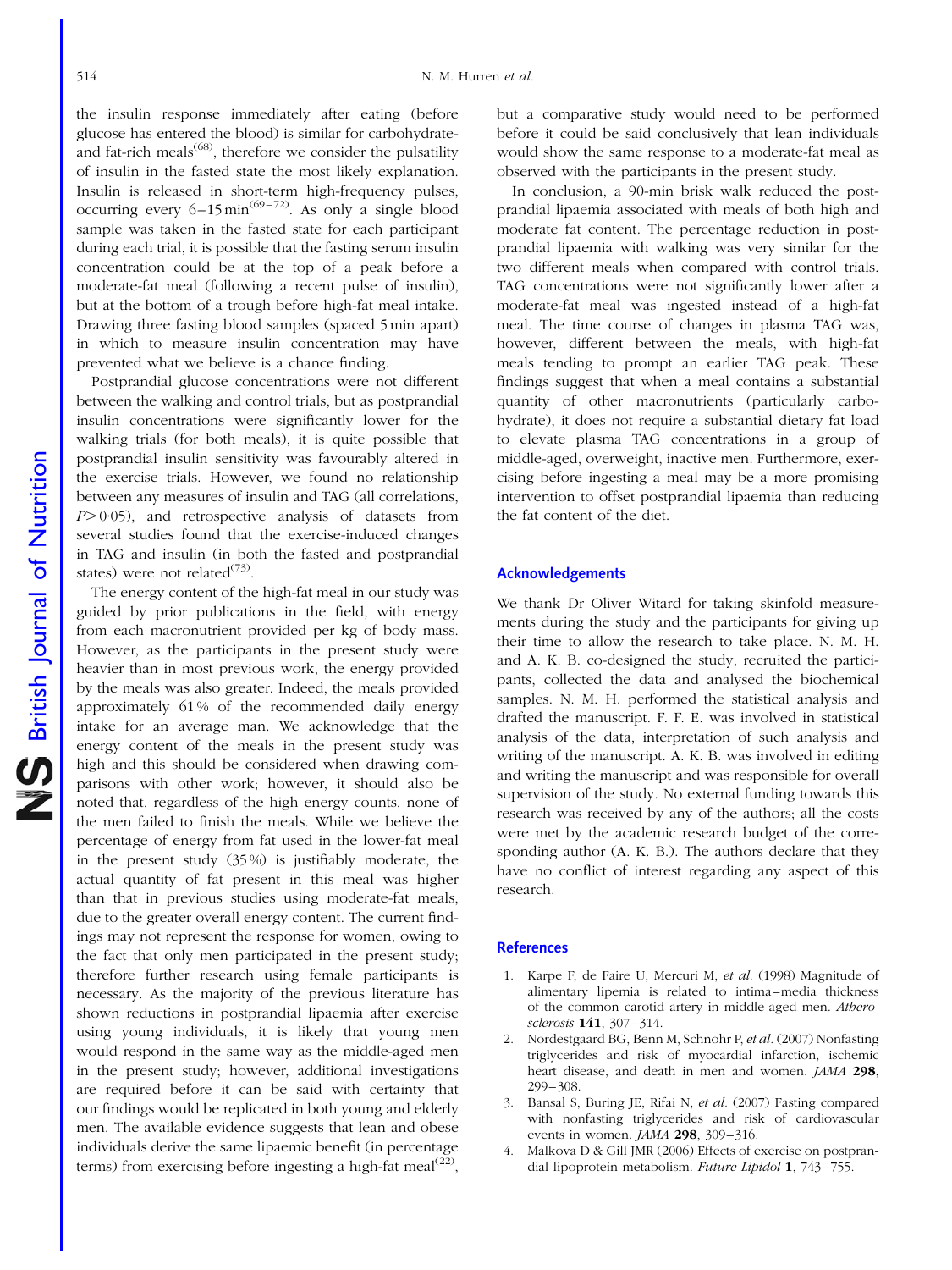- 5. Joint WHO/FAO Expert Consultation on Diet, Nutrition and the Prevention of Chronic Diseases, (2002: Geneva, Switzerland) & World Health Organization (2003) Diet, Nutrition and the Prevention of Chronic Diseases: Report of a Joint WHO/FAO Expert Consultation. Geneva: World Health Organization.
- 6. Henderson L, Gregory J, Irving K, et al. (2003) The National Diet and Nutrition Survey: Adults Aged 19 to 64 Years. vol. 2: Energy, Protein, Carbohydrate, Fat and Alcohol Intake. London: The Stationery Office.
- 7. Kolifa M, Petridou A & Mougios V (2004) Effect of prior exercise on lipemia after a meal of moderate fat content. Eur J Clin Nutr 58, 1327–1335.
- 8. Petridou A, Gerkos N, Kolifa M, et al. (2004) Effect of exercise performed immediately before a meal of moderate fat content on postprandial lipaemia. Br J Nutr 91, 683–687.
- 9. Kokalas N, Petridou A, Nikolaidis MG, et al. (2005) Effect of aerobic exercise on lipaemia and its fatty acid profile after a meal of moderate fat content in eumenorrhoeic women. Br J Nutr 94, 698–704.
- 10. Pfeiffer M, Ludwig T, Wenk C, et al. (2005) The influence of walking performed immediately before meals with a moderate fat content on postprandial lipemia. Lipids Health Dis 4, 24.
- 11. Pfeiffer M, Wenk C & Colombani PC (2006) The influence of 30 minutes of light to moderate intensity cycling on postprandial lipemia. Eur J Cardiovasc Prev Rehabil 13, 363–368.
- 12. James AP, Slivkoff-Clark K & Mamo JC (2007) Prior exercise does not affect chylomicron particle number following a mixed meal of moderate fat content. Lipids Health Dis 6, 8.
- 13. Burton FL, Malkova D, Caslake MJ, et al. (2008) Energy replacement attenuates the effects of prior moderate exercise on postprandial metabolism in overweight/obese men. Int J Obes (Lond) 32, 481–489.
- 14. Miyashita M & Tokuyama K (2008) Moderate exercise reduces serum triacylglycerol concentrations but does not affect pre-heparin lipoprotein lipase concentrations after a moderate-fat meal in young men. Br J Nutr 99, 1076–1082.
- 15. Miyashita M (2008) Effects of continuous versus accumulated activity patterns on postprandial triacylglycerol concentrations in obese men. *Int J Obes (Lond)*  $32$ ,  $1271-1278$ .
- 16. Heller FR, Vandenplas C, Desager JP, et al. (1993) The vitamin A fat-loading test in young normolipidemic subjects. Clin Chim Acta 219, 167-176.
- 17. Kolovou GD, Anagnostopoulou KK, Pavlidis AN, et al. (2006) Metabolic syndrome and gender differences in postprandial lipaemia. Eur J Cardiovasc Prev Rehabil 13, 661–664.
- 18. Jackson KG, Knapper-Francis JM, Morgan LM, et al. (2003) Exaggerated postprandial lipaemia and lower post-heparin lipoprotein lipase activity in middle-aged men. Clin Sci (Lond) 105, 457–466.
- 19. Hardman AE, Lawrence JE & Herd SL (1998) Postprandial lipemia in endurance-trained people during a short interruption to training. *J Appl Physiol* **84**, 1895-1901.
- 20. Dixon NC, Hurst TL, Talbot DCS, et al. (2009) Active middleaged men have lower fasting inflammatory markers but the postprandial inflammatory response is minimal and unaffected by physical activity status. J Appl Physiol 107, 63–68.
- 21. Lewis GF, O'Meara NM, Soltys PA, et al. (1990) Postprandial lipoprotein metabolism in normal and obese subjects: comparison after the vitamin A fat-loading test. J Clin Endocrinol Metab 71, 1041–1050.
- 22. Gill JM, Al-Mamari A, Ferrell WR, et al. (2004) Effects of prior moderate exercise on postprandial metabolism and vascular function in lean and centrally obese men. J Am Coll Cardiol 44, 2375–2382.
- 23. Bartual A, González C, Martínez Hervás S, et al. (2006) Effect of gender and obesity on postprandial lipemia in nondiabetic normolipidemic subjects and subjects with familial combined hyperlipidemia. Rev Clin Esp 206, 213-219.
- 24. Borg GA (1982) Psychological bases of perceived exertion. Med Sci Sports Exerc 14, 377-381.
- 25. Tanaka H, Monashan KD & Seals DR (2001) Age-predicted maximal heart rate revisited. *J Am Coll Cardiol* 37, 153-156.
- 26. Durnin JV & Womersley J (1974) Body fat assessed from total body density and its estimation from skinfold thickness: measurements on 481 men and women aged from 16 to 72 years. Br J Nutr 32, 77-97.
- 27. Siri WE (1956) The gross composition of the body. Adv Biol Med Phys 4, 239–280.
- 28. Department of Health (1994) Nutritional Aspects of Cardiovascular Disease. Report of the Cardiovascular Review Group of the Committee on Medical Aspects of Food Policy. London: HMSO.
- 29. Jeukendrup AE & Wallis GA (2005) Measurement of substrate oxidation during exercise by means of gas exchange measurements. Int J Sports Med 26, Suppl. 1, S28-S37.
- 30. Maxwell SE (1980) Pairwise multiple comparisons in repeated measures designs. *J Educ Behav Stat* 5, 269–287.
- 31. Baker SP & Lew R (1987) A Monte Carlo comparison of Tukey's and Bonferroni's methods with an optimized Bonferroni multiple comparison procedure in repeated measures experiments. Proceedings of the Biopharmaceutical Section of the American Statistical Association, pp. 19–22.
- 32. Field AP (1998) A Bluffer's guide to sphericity. Newsletter of the Mathematical, Statistical and Computing Section of the British Psychological Society  $6$ , 13-24.
- 33. Stevens J (1986) Applied Multivariate Statistics for the Social Sciences. Hillsdale, NJ: Lawrence Erlbaum Associates, Inc.
- 34. Levy JC, Matthews DR & Hermans MP (1998) Correct homeostasis model assessment (HOMA) evaluation uses the computer program. Diabetes Care 21, 2191-2192.
- 35. HOMA2 Calculator, version 2.2.q Diabetes Trials Unit, University of Oxford. http://www.dtu.ox.ac.uk/index. php?maindoc=/homa/ (last retrieved 24 March 2010).
- 36. Gill JM, Mees GP, Frayn KN, et al. (2001) Moderate exercise, postprandial lipaemia and triacylglycerol clearance. Eur J Clin Invest 31, 201–207.
- 37. Zhang JQ, Ji LL, Nunez G, et al. (2004) Effect of exercise timing on postprandial lipemia in hypertriglyceridemic men. Can J Appl Physiol 29, 590-603.
- 38. Zhang JQ, Ji LL, Fretwell VS, et al. (2006) Effect of exercise on postprandial lipemia in men with hypertriglyceridemia. Eur J Appl Physiol 98, 575-582.
- 39. Zhang JQ, Ji LL, Fogt DL, et al. (2007) Effect of exercise duration on postprandial hypertriglyceridemia in men with metabolic syndrome. J Appl Physiol 103, 1339-1345.
- 40. Mestek ML, Plaisance EP, Ratcliff LA, et al. (2008) Aerobic exercise and postprandial lipemia in men with the metabolic syndrome. Med Sci Sports Exerc 40, 2105–2111.
- 41. Harrison M, O'Gorman DJ, McCaffrey N, et al. (2009) Influence of acute exercise with and without carbohydrate replacement on postprandial lipid metabolism. *J Appl Physiol* 106, 943–949.
- 42. Dalgaard M, Thomsen C & Hermansen K (2004) Effects of one single bout of low-intensity exercise on postprandial lipaemia in type 2 diabetic men. Br J Nutr  $92$ , 469–476.
- 43. Gill JM, Al-Mamari A, Ferrell WR, et al. (2007) Effect of prior moderate exercise on postprandial metabolism in men with type 2 diabetes: heterogeneity of responses. Atherosclerosis 194, 134–143.
- 44. Tyldum GA, Schjerve IE, Tjønna AE, et al. (2009) Endothelial dysfunction induced by post-prandial lipemia: complete